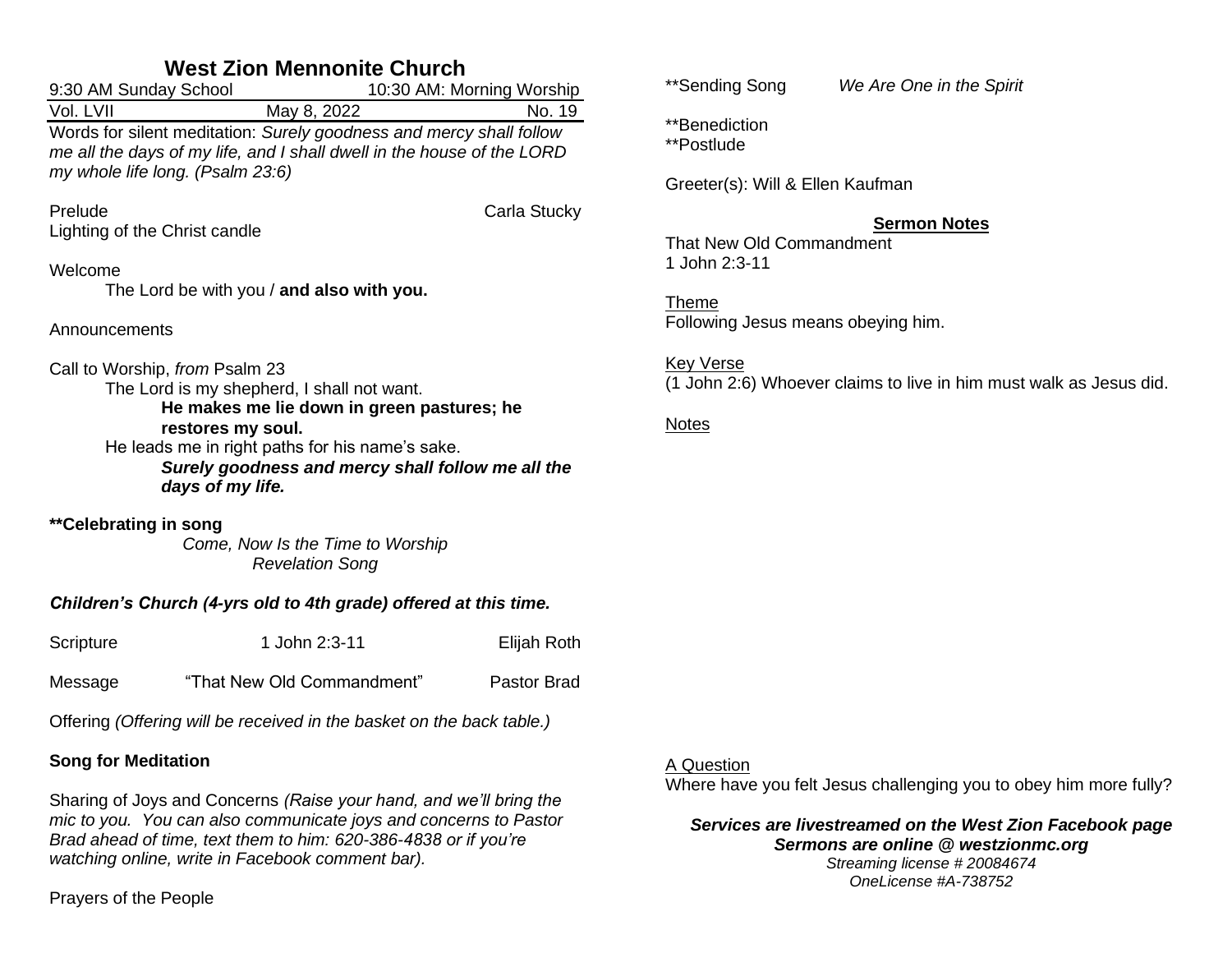## **Sunday, May 15, 2022**

| 9:00-9:45 AM: Book discussion                | 10:30 AM: Worship Service        |
|----------------------------------------------|----------------------------------|
| <b>Message: Pastor Brad</b>                  | <b>Accompanist: Donna Stucky</b> |
| <b>Worship Leader: Pastor Brad</b>           | <b>Scripture: Mac Bretz</b>      |
| <b>Greeter(s): Terry &amp; Shery Kessler</b> |                                  |

## **Coming Events**

May 11: Women's salad supper May 14: Mdge High School graduation 2:00 PM Goessel High School graduation 4:00 pm May 15: Adult Sunday School book discussion 9:00 AM Celebrate graduates during worship Bethel College commencement 4 PM May 16: Mdge  $8<sup>th</sup>$  grade graduation 7:00 PM June 4: Prepare and serve chalupa meal for Black Kettle June 5: Pentecost celebration, with communion and anointing

**Our Mission**: God calls us into community to worship God and follow Jesus through the power and guidance of the Holy Spirit.

#### **Pastor Brad Roth** Pastor's Cell: 620-386-4838 Pastor Brad's email: bradroth@westzionmc.org

**Secretary Carla Stucky's hours**: Thursdays 1:00-4:00 pm

Church: 620-345-8143 Carla's cell: 620-386-0414

Church's email: secretary@westzionmc.org Website: www.westzionmc.org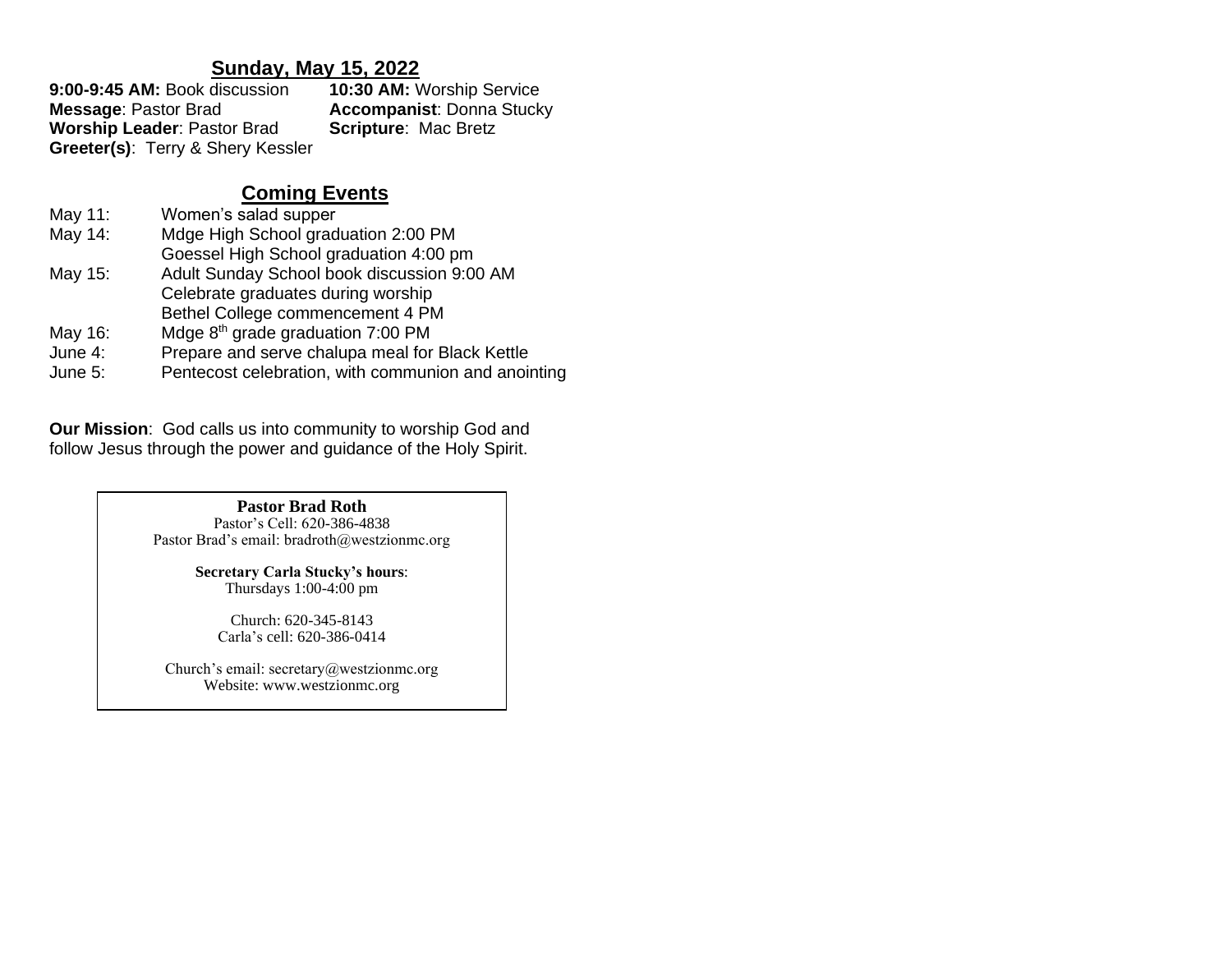### **West Zion Announcements**

#### Please have all bulletin announcements to the office by Thur. noon.

1. The Easter season is a time of **celebrating the resurrection of Jesus** that runs till Pentecost on June 5. Each week, Pastor Brad will teach on how our lives are made new because of Jesus' new life. Where are the places you're ready for God to begin something new in your life?

2. **Join us Sundays, 9:00-9:45 AM, May 15-June 12** for a study of Sam Allberry's book *Is God Anti-Gay?* In this book, Mr. Allberry takes us on a practical and sensitive exploration of the Bible's teaching on homosexuality. Pastor Brad will lead the group. **Talk to Ellen Kaufman for a copy of the book.**

3. On May 15 we will be **celebrating our graduates**. There will be a special prayer of blessing, profiles and pictures of the grads—and cupcakes after worship!

4. June 5 is **Pentecost,** the day we celebrate God pouring out the Holy Spirit upon the church! We will share communion and have a time for anointing with oil for healing, hope, and inspiration. May Almighty God refresh and revive us with his Holy Spirit once again!

5. All women and girls are invited to come hear Rebecca Lewis-Pankratz speak at the **annual Salad Supper** on Wednesday, May 11. Supper begins at 6:30 pm. Please bring a salad for you and those you invite. Rebecca works with both communities and schools across the US to solve poverty and heal trauma. She fought her way out of poverty and the trailer park in 2011 with three young sons. She is a Co-Founder of the ESSDACK Resilience Team and, along with her team, has been walking alongside over 100 K-12 schools, equipping their staff as they journey toward becoming trauma-informed. Come hear her inspiring story and invite a friend!

6. This evening (May 8) Bethel College ensembles **Woven and Open Road** will present a joint Mother's Day concert, 7 PM in Memorial Hall. Jerod Kaufman is a part of Open Road. On May 14 at 4 PM the **spring choral concert by the Bethel College Concert Choir** will be held, including the pre-Europe tour program. Daniel and Jerod Kaufman sing in the Concert Choir. Everyone is welcome.

7. The Associated Ministries of Moundridge Vacation Bible School Committee is looking for someone to **organize and lead Vacation Bible School** for our community this summer. A stipend of \$500 is available for someone to make that happen! Please contact Brad Roth at 620-386-4838 if you are interested or if you have any questions*.*

#### **General Announcements**

8. **Welcoming newcomers and addressing the trauma of migration** Stressors and trauma-producing events abound in the migration experience. Join Saulo Padilla, MCC U.S. Immigration Education Coordinator and Elaine Zook Barge, a trauma and resilience educator and consultant, on Tuesday May 10 at 1 PM CDT, for this migration and trauma webinar. Come and learn how trauma and resilience-informed individuals, churches and communities can be better equipped to ensure the overall wellbeing of newcomers and their receiving community. [Register here.](https://mcc.zoom.us/webinar/register/WN_pXQPnoejSSaVZlYyn0K4nQ)

9. **Take action today!** Around the world, MCC partners are experiencing the negative impacts of climate change, including natural disasters and unpredictable seasonal rainfall which contribute to food insecurity, increased migration and conflict. Countries that have historically contributed the least to climate change often suffer its worst impacts. Ask Congress to invest in global resilience to climate [change.](https://mcc.org/get-involved/advocacy/washington?vvsrc=%2fcampaigns%2f94267%2frespond) 

10. This May and June **Everence** will hold Medicare and Social Security workshops. The Medicare workshop (Tuesday, May 10 at 6:30 p.m.) will include when and where to sign up for Medicare, what Medicare covers, plus an explanation of Medicare Parts A, B, C, and D. The retirement income workshop (Tuesday, June 7 at 6:30 p.m.) will cover, Social Security strategies including when to begin taking benefits, strategies to help your income last throughout retirement, and risks that can impact your retirement savings. The in-person workshops will be held at the Everence office: 3179 N. Main St. Suite 1B, North Newton. Interested? Contact the Everence office at 316-283- 3800, 877-467-7294 or [central.kansas@everence.com.](mailto:central.kansas@everence.com)